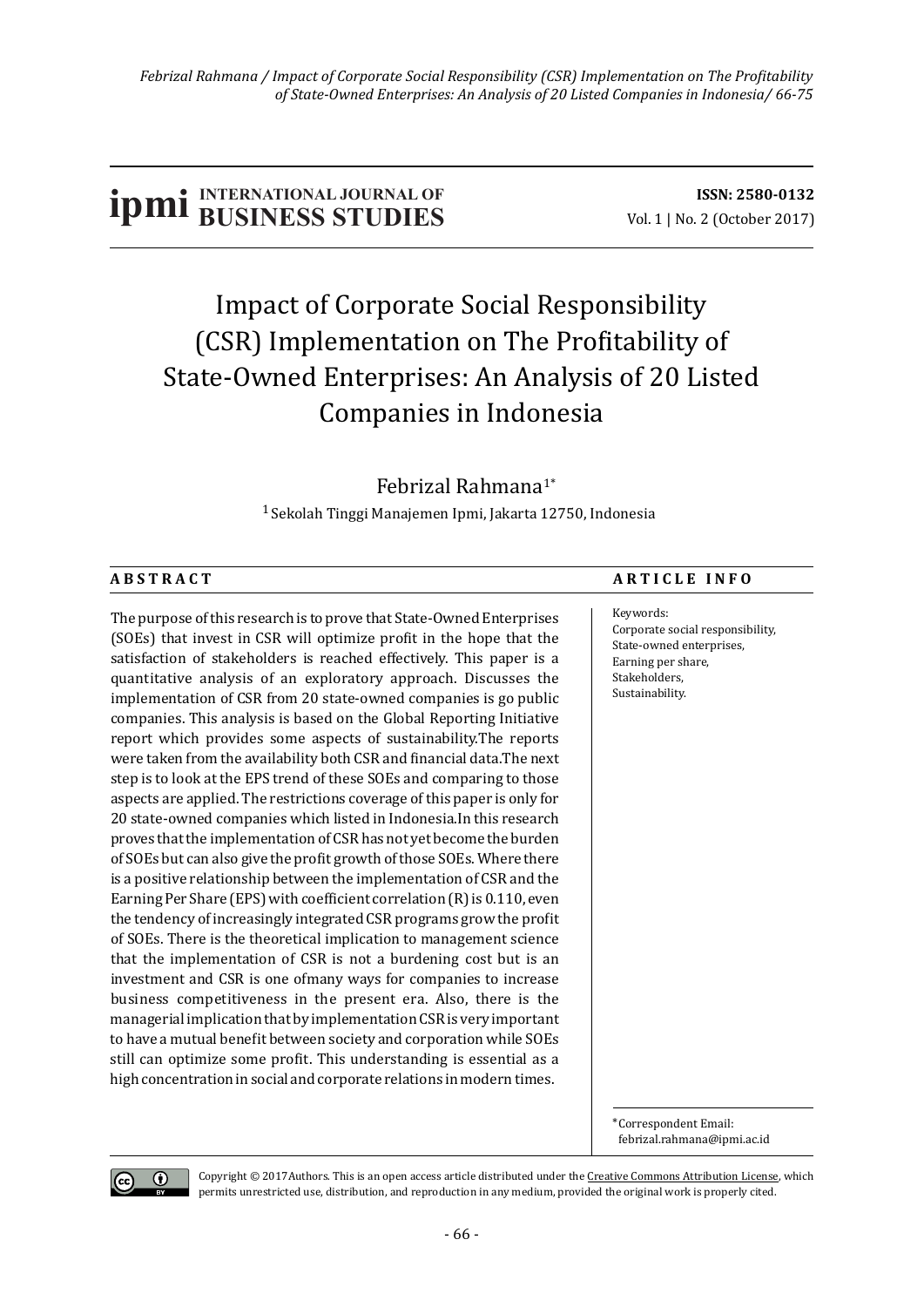#### **INTRODUCTION**

Corporate social responsibility (CSR) has become the point of interest for business practice. For the last few decades, being profitable is not the only challenge for businesses (Carroll, 1991). The concern to the social and environmental impact of the business drives the companies to another issue: sustainability (Crosbie & Knight, 1995).

CSR implementation as an embodiment of sustainability of the company, the company's management must have the capability in the form of reliable leadership skills to steer and drive the company in achieving its vision and mission as stated by Hiriyappa (2009: 134).

A company must have the intention to deliver a strategic role, as presented by C.W. Lin (2014) as follows: a) planning some strategies based on the vision and mission of the company; b) implementing of the strategies based on ethics, laws, and regulations;  $c$ ) predicting the economic, social, environmental impacts; d) conducting multilateral cooperation, governments, NGOs, involving all of stakeholders, in implementing CSR for sustainability.

Sustainability is a concept of economic development, which places emphasis on the balance between profit, people, and the planet. Profit is related to the economic concept; people are related to the safety of people and the planet is related to the earth where sentient beings live. The concept of sustainability applied in the business world is now well known as Corporate Social Responsibility (CSR) according to Elkington (1997). Then Dentchev (2005) added that concepts of CSR have become concerns in the midst of scholar from many disciplines.

Crosbie and Knight (1995) stated socially and environmentally sustainable issues throughout of survival, competition, and development as the strategic challenge. Current time, the strategy involves socially and environmentally responsible, to present an opportunity to build a competitive advantage of businesses as believed by Lindgreen, et al. (2008) that CSR implementation would also 

create a competitive advantage. To gain this benefit, however, the CSR should become a comprehensive and continuous commitment. The effort includes non-economic factor integration, business differentiation, consumer and employee involvement, as well as the corporate goodwill. Therefore, that businesses can maximize their long-term returns by minimizing their negative impacts as evidenced by their voluntary reporting on CSR sustainability performance (Halabi,et al. 2006).

From the explanation above, there are previous studies as follows: As such, evidence of a relationship between strategic CSR and a firm's business success or its ability to take advantage of a good reputation for a going concern is, therefore, a significant issue for corporate management (Kotler and Lee, 2005). Refuting either of these assumptions would mean that businesses should be more cautious in investing in corporate social activities. However, proving the existence of relationships would encourage management to pursue such activities vigorously to increase shareholder value; The rationale for this study is justifiable as there is a growing perception among enterprises that sustainable business success and shareholder value cannot be achieved exclusively through maximizing short-term profits, but instead through market-oriented but also responsible behaviour (Halabi, et al. 2006).

Indonesia also takes this massive action into account. The Indonesian government, just like the governments in other nation, should be the promoter, facilitator, and mainly, the regulator of CSR (Gond, Kang, & Moon, 2011). Consequently, in 2003, the first legal guidelines for CSR in Indonesia published. It came from the ministerial decree from the Minister of State Owned Enterprise, Obviously, the guidance was aimed to regulate the CSR practices in State Owned Enterprises (SOEs) only. The regulation for universal corporate in Indonesia is managed later, under the law number 40 the year 2007.

On this occasion, the author sees the need for further research for SOEs that also plays an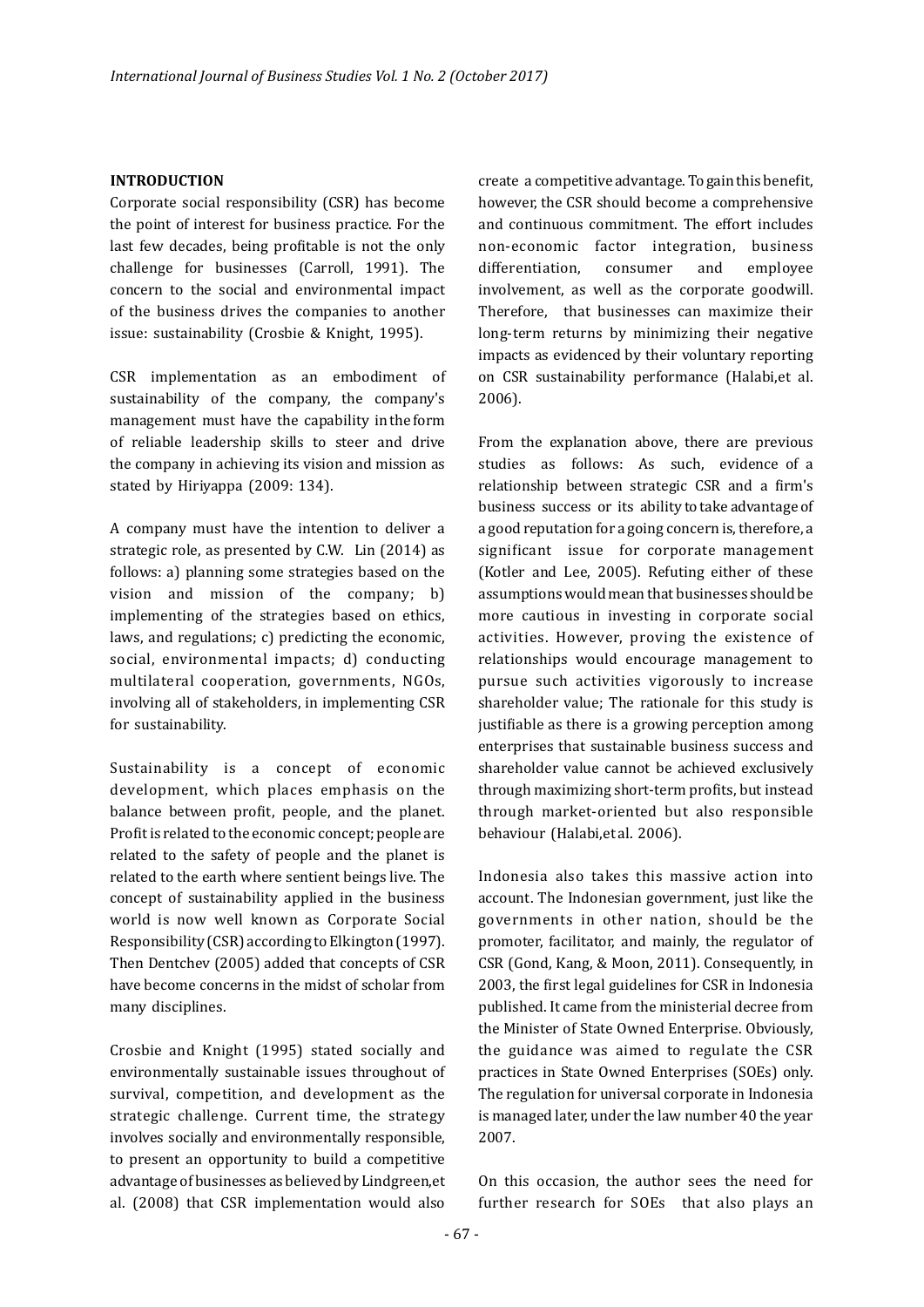important role in running CSR. Many firms have implemented to invest in CSR through the allocation of more resources even though other companies have resisted. The debate on whether a corporation/ should go beyond maximizing the profit of its owners as the only social responsibility of business, to being accountable for any of its actions that affect the people, communities, and environments in which they operate (Clutterbuck, et al. 1992).

To do so, this research requires both quantitative and qualitative measurement of each variable. In inancial perspective, there are several ways to measure the business profitability. Global Reporting Initiatives is one of the reporting procedure commonly adopted by companies. The index assessed based on GRI would ease the measurement of the effort. Hence, this report would use Earnings Per Share (EPS) as a variable to examine its relationship to GRI indices of 20 selected Indonesia SOEs.

Therefore, the purpose of this research is to see:  $1$ ) corporate social responsibility can contribute to profitability; 2) CSR implementation can deliver a sustainable business.

Finally, there is the significance of research as follows: theoretically, economic science contributes in term of CSR implementationto a sustainable business for state-owned enterprises, managerially also provides inputs to the decision-makers by including CSR into the enterprise strategy to improve the performance of state-owned enterprises.

#### **LITERATURE REVIEW**

#### **Corporate Social Responsibility**

According to Fredrick (1994), at least there are three phases' evolution CSR concepts as follows: a) CSR as an examination of corporations obligation to work for social betterment as to phase 1; b) CSR as corporate social responsiveness as phase  $2; c)$  CSR become more ethical base to managerial decision.

Cannon (1992)analyzed the development of CSR through the historical development of business  involvement leading to the nature of the relationship between business, society, and government. This traditional contract between business and society has changed over the years because of the addition of new social value responsibilities placed upon business and to be included: stricter compliance with local, state, federal, and international laws; social problems; human values; health care; pollution; quality of life; equal employment opportunities; sexual harassment; elimination of poverty; child care and elderly care; support of the arts and universities; and many others. This view is reinforced by Friedman (1970) that few trends would so thoroughly undermine the very foundations of our free society as the acceptance by corporate officials of a social responsibility instead of earning a lot of money.

Generally, corporate social responsibility is how companies manage their business processes to produce an overall positive impact on society even though the implementation of corporate social responsibility among companies, as there have been different results of the responsibility to society. For instances, CSR is defined by Barclays Bank Plc through the concept of 'responsible banking'; "Responsible banking means making informed reasoned and ethical decisions about how we conduct our business, how we treat our employees and how we behave towards our customers and clients" (Barclays. 2006). In addition, Tesco Plc's CSR policy includes using their strength to deliver unbeatable value, playing their part in local communities, working with their customers to help the environment and supporting good causes (Tesco, 2006).

#### **Company and Stakeholder**

Several stakeholder concepts are as follows: Jawahar and McLaughlin (2001) stated that stakeholders like corporate citizenship value which diverted attention both managerial and scientific from stockholders standpoint to profit maximisation; Freeman (1984) mentioned that stakeholder as a firm which consists of groups has interconnection with enterprise's activities; Paya and Krauz (1995) argued that stakeholder explains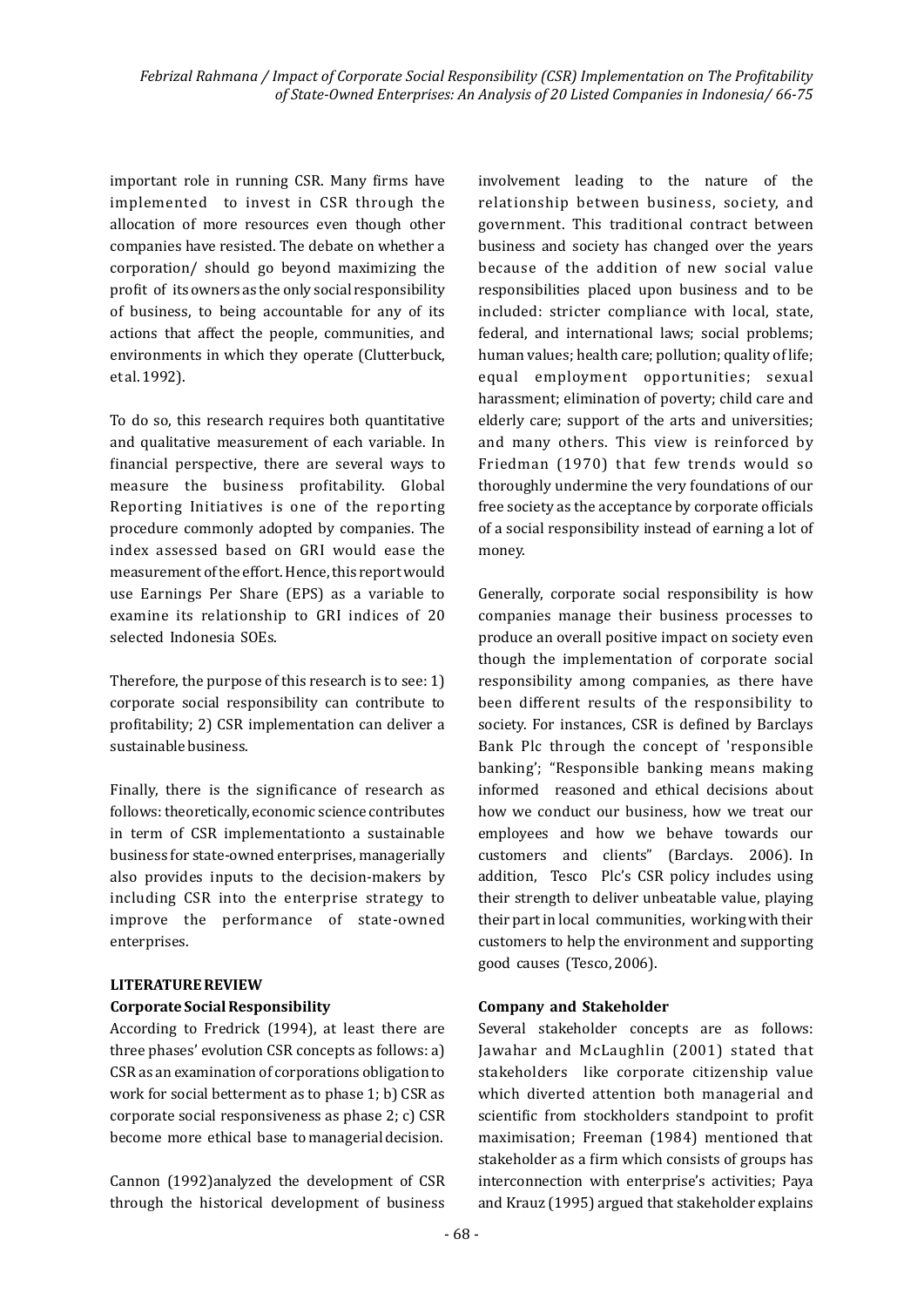irms as aggregation of individuals who have specific interests; and with intrinsic value is a valid normative belief in stakeholder theory (Werhane and Freeman, 1999).

From the five theories above, they agreed stakeholder is a collection of individuals who affect firm's activities with certain purposes. Therefore firm and stakeholder are dependent each other. It is impossible if there is a company does not need stakeholder and vice versa. Therefore stakeholder has significant roles, without its support and means are impossible a firm can create the profitability (Freeman and Liedtka, 1991).

For the purpose of this research, stakeholder theory delivers mindset to explain why firms involve themselves in socially responsible actions as a strategy to maximize their long-term return on investment - sustainable business success, by adopting the importance of each stakeholder group and putting this concept into the strategy of companies. Also, Dowling (2001) gave the relationships between CSR and stakeholders in a company that CSR in the context of state company is a way to connect the businesses so that allows the creation of income equitable distribution for stakeholders. There are common stakeholders such as environmentalists, government, media, NGO, supplier, inancial institution, consumer, communities, employees, and suppliers.

#### **CSR** and Profitability

Several theories have been proposed to overcome the apparent incompatibility between profitability and social responsibility in Fiorina (2001), Heimann (2008) and Posoco (2013). These studies, however, go further to discuss the responsibility of businesses not only to the owners of the business but also to the individual stakeholder groups connected to the business. It is therefore important to examine the theories that determine how and why companies undertake corporate social responsibility. On this occasion, the authors give some examples of the firms that have implemented CSR with have excellent profitability, Eipstein (2008): a) Unilever, the programs bring safe drinking water to 500 million people, increasing

proportion of products that meet nutritional standards, source 100% sustainable raw materials; Cemex, conducts developing and implementing environmentally sound technology, recycle and reuse the materials from cement production; Dupont, delivers the effective system of Health, Safety Environment, therefore, give back some advantages to company.

Hazlett, et al. (2007) appointed that Companies can contribute to sustainable development, the use of CSR as a strategic point of view including environmental protection and promoting social responsibility, by managing their operations in such a way as to enhance their growth and increase competitiveness. The consequence, firms should make sure all operations have sustainability values since they believe that the values would give profitability to companies.

Even though researchers have examined the relationship between social responsibility and corporate performance in the past time are important and significant. There is an important finding from earlier papers state a negative causal between CSR and financial performance because of the extra spending of investments in social responsibility. There are McGuire et al. (1988) and Aupperle,et al.(1985) described that CSR cut profitability of companies; Curran (2005) resumed the conducted research on the effects of CSRof financial performance found 10 from 34 studies are negative relationships.

From the above explanation, the researcher saw the development of the theory of CSR starting from a burden to profit company. Plus, the company should not be separated from the stakeholders. Given the way, the wheels of the company are aimed at the stakeholders. Thus there is an important relationship between the company and the stakeholders. Accordingly, the researchers found a positive relationship between CSR and profitability, this is reflected in the world-class companies that have run CSR in an integrated proven to provide significant profitability of the company. Although there are also other researchers argue that the implementation of CSR has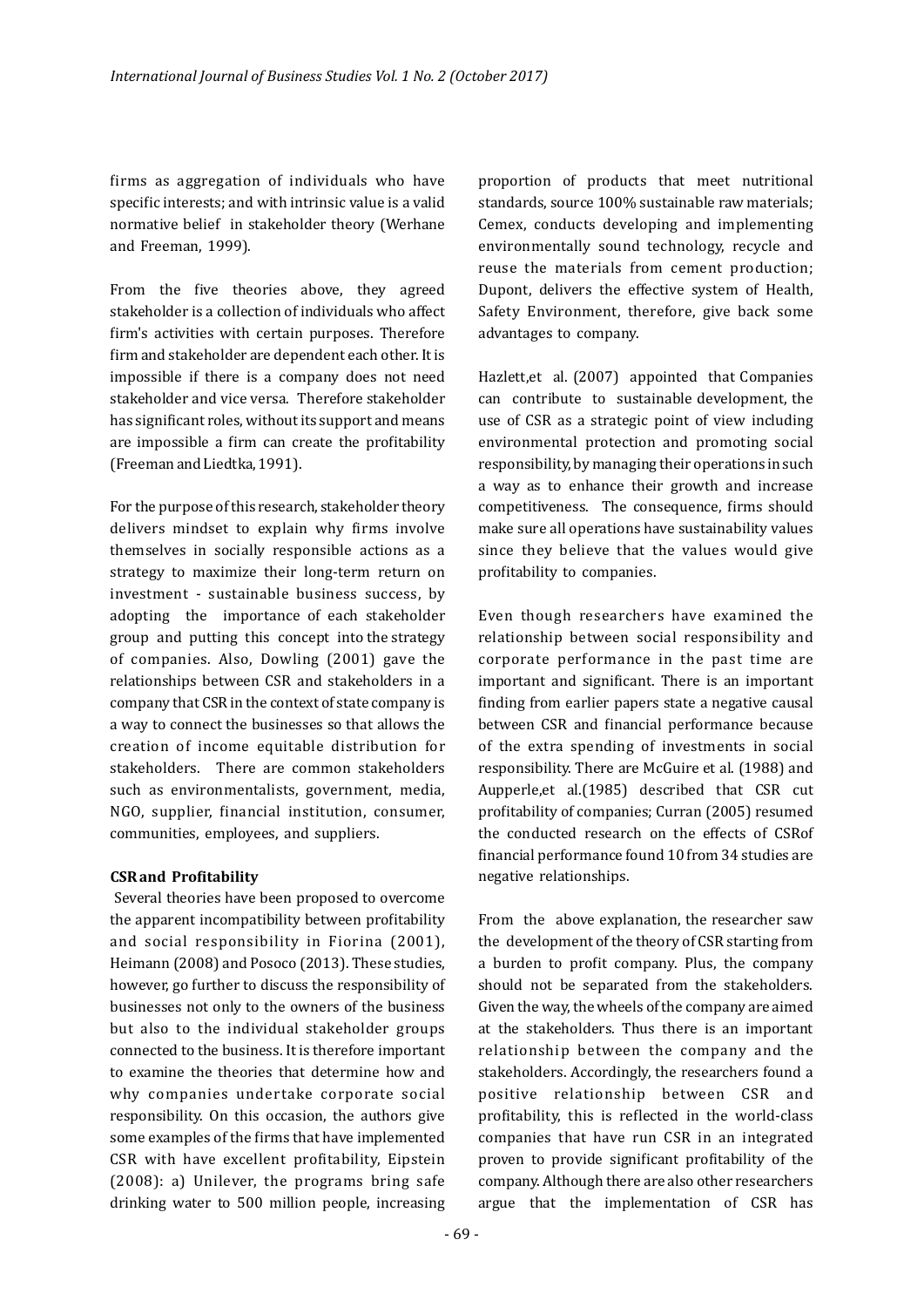a negative relationship with profitability.

#### **RESEARCH QUESTIONS**

From the explanations of introduction, literature review, there are two research questions below:

 $Rq1$ : There is an effect of CSR on earnings per share of SOEs

RQ2: There is sustainability of CSR policies of SOEs

#### **METHODOLOGY**

The research of Samy, et al. (2009) summarized Halabi, et al. (2006), "currently CSR reporting is voluntary, although with increase importance? "; The multiplicity of CSR measurement standards that exist globally poses problems for companies (Briggs and Verma, 2006) and O'Rourke (2004) states that there are several measurement standards which include Global Reporting Initiative (GRI) guidelines. On the GRI (2007) website the visionis that reporting on economic, environmental, and social performance by all organizations becomes as routine and comparable as financial reporting. GRI accomplishes this vision by developing, continually improving, and building capacity around the use of its Sustainability Reporting Framework."

The GRI is a variable used in the analysis of the relationship between CSR and financial performance. The GRI reporting guidelines are measured according to the reports on the following headings that companies describe such as(a)economic (EC), (b) environmental (EN),  $(c)$ labor practices  $(LA)$ , d) human rights  $(HR)$ ,  $(e)$ society  $(SO)$  and  $(f)$  product responsibility  $(PR)$ .

The GRI is not merely a reporting indicator but goes beyond by adopting key performance indicators and for certain sectors, it specifies core indicators. It has the principles of materiality, stakeholder inclusiveness, sustainability context, and completeness.

Then from the sustainability reporting made by the company, the GRI index is used to assess the extent to which the company implements CSR. When the company has run into the six things set by the GRI then the company has a high figure in the implementation of CSR. The highest number is 6 and the lowest is one. In this study, data from 2014 to 2016 is taken. Then from 20 SOEs that are going public seen, analyzed from sustainability reporting one by one how the level of CSR implementation of each company.The data of CSR implementation level is an independent variable which will be some input in the research.

Earnings per share (EPS) calculation is an important information for the investment community (Penman, 1992). However, Watts and Leftwich,  $(1977)$  argued that profitability is not a primary matter of investors, it is relative to their investment in the company. Bushee (1997) emphasized that EPS is a crucial indicator for both external investors and internal managerial level. EPS is utilized by investors to have forecasts regarding investment portfolios. As the internal sides, managers use EPS to predict of critical decisions such as operational budgeting, capital investments, and other resource utilization decisions. This is the easy way to use EPS as an indicator to look over company performance according to Williams (1995).

As such companies would report on CSR practices comprehensively in order to inform the stakeholders. Therefore, it is prudent for companies to ensure that they are able to meet as many indicators as possible according to the GRI.

For the purpose of this research, the dependent variable will be measured by financial performance. This research will base its measurement of business through on three years earning per share ratio (EPS) of the selected 20 SOEs. Each EPS data extracted during the previous three years is the average. Thus, those data as input as well of the study. 

Both CSR level and EPS are measured by statistics as the quantitative method. Then look for indicators such as correlation coefficient, linear regression coefficient, and linear constants.

CSR data also is detected how the level of CSR implementation. Then, the trend level is analyzed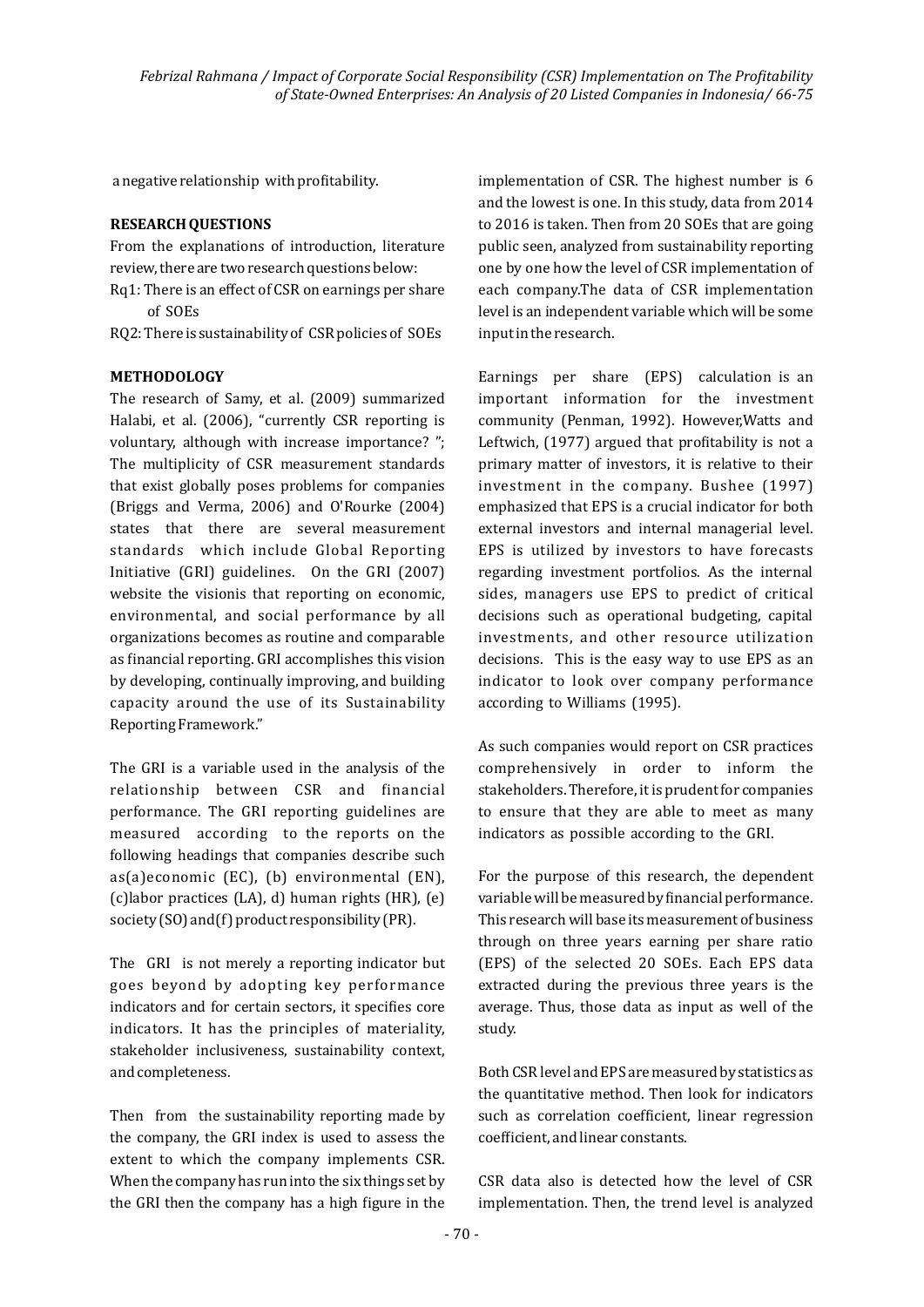whether running well or not. Besides, the six aspects of CSR are observed whether it still is being conducted. This measurement uses qualitative method since the research would like to know how CSR implementation is run.

All 20 companies selected for this study are listed in the IDX. Table 1 below shows the list of companies in their respective sectors.

#### **RESULTS AND DISCUSSIONS**

The CSR and EPS data retrieved historically from 2014 through 2016 comes from the ongoing reports and financial statements of each company. Information on 20 state-owned companies can be accessed through the official website of the company and the Indonesian stock exchange (IDX), this can be done because as companies go public obliged to report its activities periodically to the public. Thus, the availability of this data can be utilized in this study.

Below, the identification the data on aspects of CSR implementation of 20 SOEs going public based on GRI guidelines as follows:

From the table 2, there are two classifications based on CSR implementations: complete and not complete. The classification division is complete and incomplete based on the following explanation complete means that the company runs all six aspects from 2014 to 2016 set by GRI guidelines. While not complete means the company has not implemented from these six aspects or in the running time has decreased, not been consistent implementation during the time to time. The six aspects of CSR implementation based on GRI guidelines are Economic (EC), Environment (EN), Labor Practices (LA), Product Responsibility (PR), Human Rights (HR), Society (SO).

The companies are complete on CSR implementation as follows BBNI of bank industry,

| N <sub>0</sub>           | Company         |                                    |                                         |  |  |  |
|--------------------------|-----------------|------------------------------------|-----------------------------------------|--|--|--|
|                          | <b>IDX</b> Code | <b>Full Name</b>                   | Industry                                |  |  |  |
| $\mathbf{1}$             | <b>ADHI</b>     | PT Adhi Karya Tbk                  | Construction                            |  |  |  |
| $\overline{\mathcal{L}}$ | <b>ANTM</b>     | PT Aneka Tambang Tbk               | Mining                                  |  |  |  |
| 3                        | <b>BBNI</b>     | PT Bank Negara Indonesia Tbk       | <b>Banking</b>                          |  |  |  |
| $\overline{4}$           | <b>BBRI</b>     | PT Bank Rakyat Indonesia Tbk       | <b>Banking</b>                          |  |  |  |
| 5                        | <b>BBTN</b>     | PT Bank Tabungan Negara Tbk        | <b>Banking</b>                          |  |  |  |
| 6                        | <b>BMRI</b>     | PT Bank Mandiri Thk                | <b>Banking</b>                          |  |  |  |
| 7                        | GIAA            | PT Garuda Indonesia Tbk            | Air Transportation, Travel, and Leisure |  |  |  |
| 8                        | <b>INAF</b>     | PT Indofarma Thk                   | Pharmaceuticals                         |  |  |  |
| 9                        | <b>ISMR</b>     | PT Jasa Marga Tbk                  | Infrastructure                          |  |  |  |
| 10                       | <b>KAEF</b>     | PT Kimia Farma Tbk                 | Pharmaceuticals                         |  |  |  |
| 11                       | <b>KRAS</b>     | PT Krakatau Steel Thk              | Steel Manufacture                       |  |  |  |
| 12                       | PGAS            | PT Perusahaan Gas Negara Tbk       | Gas Infrastructure                      |  |  |  |
| 13                       | <b>PTBA</b>     | PT Tambang Batubara Bukit Asam Tbk | <b>Coal Mining</b>                      |  |  |  |
| 14                       | <b>PTPP</b>     | PT Pembangunan Perumahan Tbk       | Construction                            |  |  |  |
| 15                       | <b>SMRR</b>     | PT Semen Baturaja Tbk              | Cement Manufacture                      |  |  |  |
| 16                       | <b>SMGR</b>     | PT Semen Indonesia Tbk             | Cement Manufacture                      |  |  |  |
| 17                       | <b>TINS</b>     | PT Timah Thk                       | Tin Mining                              |  |  |  |
| 18                       | <b>TLKM</b>     | PT Telekomunikasi Indonesia        | Telecommunication, Digital              |  |  |  |
| 19                       | <b>WIKA</b>     | PT Wijaya Karya Tbk                | Construction                            |  |  |  |
| 20                       | <b>WSKT</b>     | PT Waskita Karta Thk               | Construction                            |  |  |  |

**Table 1.** The 20 Listed Indonesia's SOEs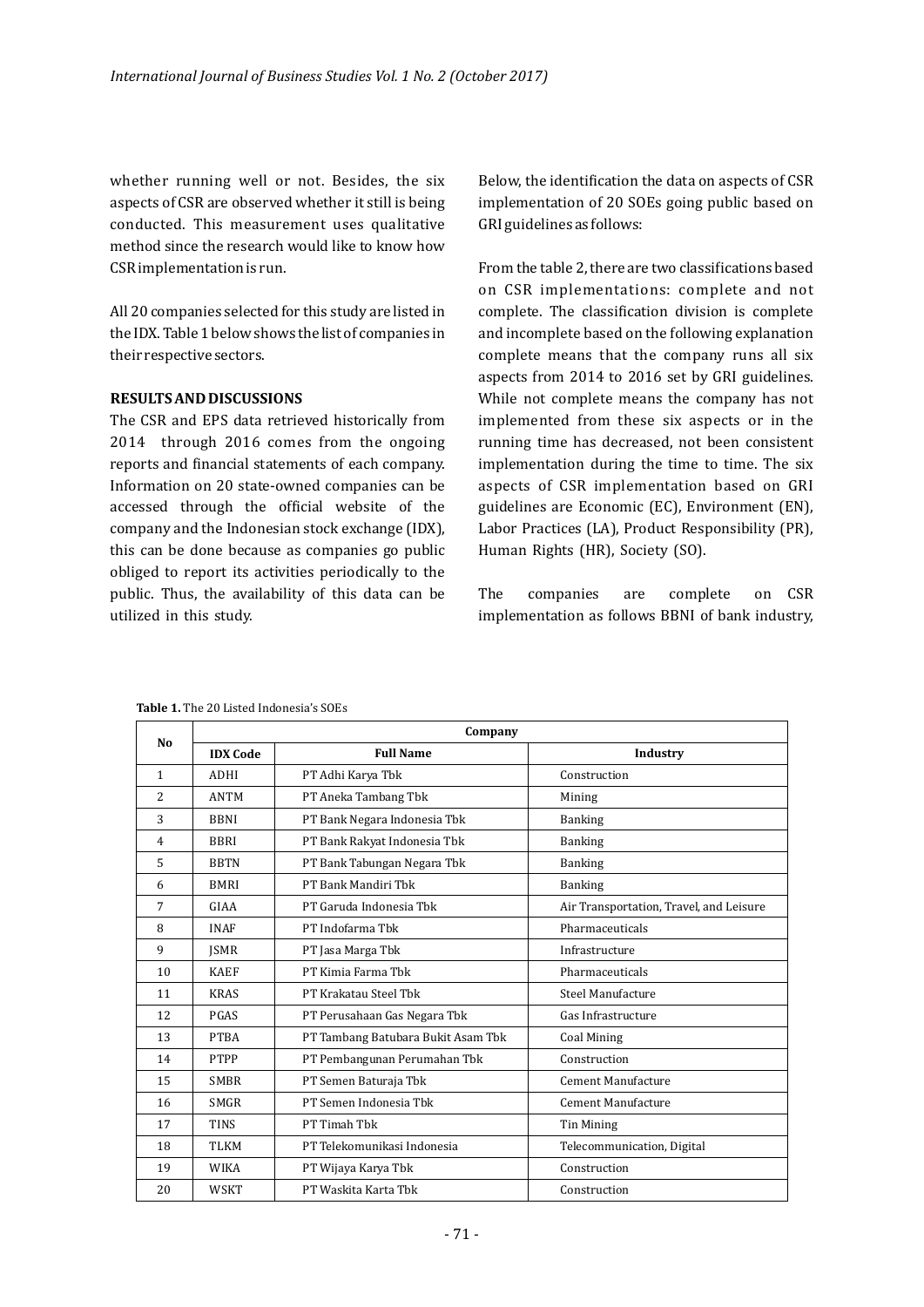| <b>YEAR</b> | <b>ADHI</b> | <b>ANTM</b>                 | <b>BBNI</b>  | <b>BBRI</b>  | <b>BBTN</b>  | <b>BMRI</b>  | <b>GIAA</b>  | <b>INAF</b>  | <b>ISMR</b>  | <b>KAEF</b> |
|-------------|-------------|-----------------------------|--------------|--------------|--------------|--------------|--------------|--------------|--------------|-------------|
| 2014        | 5           | 6                           | 6            | 6            | 6            | 6            | 6            | 5            | 6            | 6           |
| 2015        | 5           | 6                           | 6            | 6            | 6            | 6            | 5            | 5            | 6            | 6           |
| 2016        | 5           | 5                           | 6            | 4            | 6            | 6            | 6            | 3            | 6            | 6           |
| <b>CSR</b>  |             | not complete   not complete | complete     | not complete | complete     | complete     | not complete | not complete | complete     | complete    |
|             |             |                             |              |              |              |              |              |              |              |             |
| <b>YEAR</b> | <b>KRAS</b> | <b>PGAS</b>                 | <b>PTBA</b>  | <b>PTPP</b>  | <b>SMBR</b>  | <b>SMGR</b>  | <b>TINS</b>  | <b>TLKM</b>  | <b>WIKA</b>  | <b>WSKT</b> |
| 2014        | 6           | 6                           | 4            | 6            | 5            | 5            | 4            | 6            | 6            | 6           |
| 2015        | 6           | 6                           | 6            | 6            | 5            | 5            | 6            | 6            | 5            | 6           |
| 2016        | 6           | 6                           | 6            | 6            | 5            | 4            | 6            | 6            | 4            | 6           |
| <b>CSR</b>  | complete    | complete                    | not complete | complete     | not complete | not complete | not complete | complete     | not complete | complete    |

**Table 2.** CSR Implementation Using GRI Guidelines

BBTN of bank industry, BMRI of bank industry, JSMR of infrastructure industry, KAEF of the pharmaceutical industry, KRAS of steel manufacture, PGAS of gas infrastructure, PTPP of construction infrastructure. TLKM of telecommunication infrastructure and WSKT of construction infrastructure. And, which are not complete on CSR implementation ADHI of construction infrastructure, ANTM of the mining industry, BBRI of bank industry, GIAA of the transportation industry, INAF of the pharmaceutical industry, PTBA of the mining industry, SMBR of cement manufacture, SMGR of cement manufacture, TINS of mining industry, WIKA of construction infrastructure. Also, there are EPS data from 2014 to 2016 for each SOEs:

To answer RQ1, that is to examine if there is a causal relationship CSR and EPS of twenty selected Indonesian SOEs. Data was taken from both CSR and EPS as CSR implementation and EPS averages. The following data as follows:

A common statistical calculation known as product moment correlation coefficient  $(R)$  was undertaken. After calculation, there are findings that  $R = 0.110$  with  $n = 20$ . The result of R from the above shows positive number, based on the SPSS calculation that If  $R$  > = 0, then a positive relationship exists. The statistical analysis clearly shows that there is a causal relationship between CSR and EPS policies. However, in analyzing the strength of the relationship, the findings indicated that it is weak. The weak relationship could be a result of the  sample size of the study or the variations in the mean EPS

To analyzeRQ2, that is to examine the extent of corporate social responsibility (CSR) policies of twenty listed SOEs. It can be referred to table 2 and table 4. Table 2, there are two classifications SOEs as complete and not complete SOEs of CSR implementation.There are ten SOEs which complete of CSR implementation from industries: bank, infrastructure, manufacture, and pharmaceutical. Another 10 ten SOEs which are not complete of CSR implementation from industries: infrastructure, mining, pharmaceutical, manufacture, and bank. It can be seen that the only industry is not complete of CSR implementation is mining industry, as follows:

- PTBA and TINS did not apply PR and HR for 2014
- ANTM did not apply PR for 2016

Other than that, the subsequent incomplete firms carrying out aspects of defined by GRI are mentioned:

- ADHI did not implement PR for 2014 to 2016
- BBRI did not implement EN for 2016
- GIAA did not implement PR for 2015
- INAF did not implement LA and PR for 2016, HR for 214 to 2016
- SMBR did not implement HR for 2014 to 2016
- SMGR did not implement PR for 2014, HR for 2014 to 2016
- WIKA did not implement EC for 2016, HR for 2015 to 2016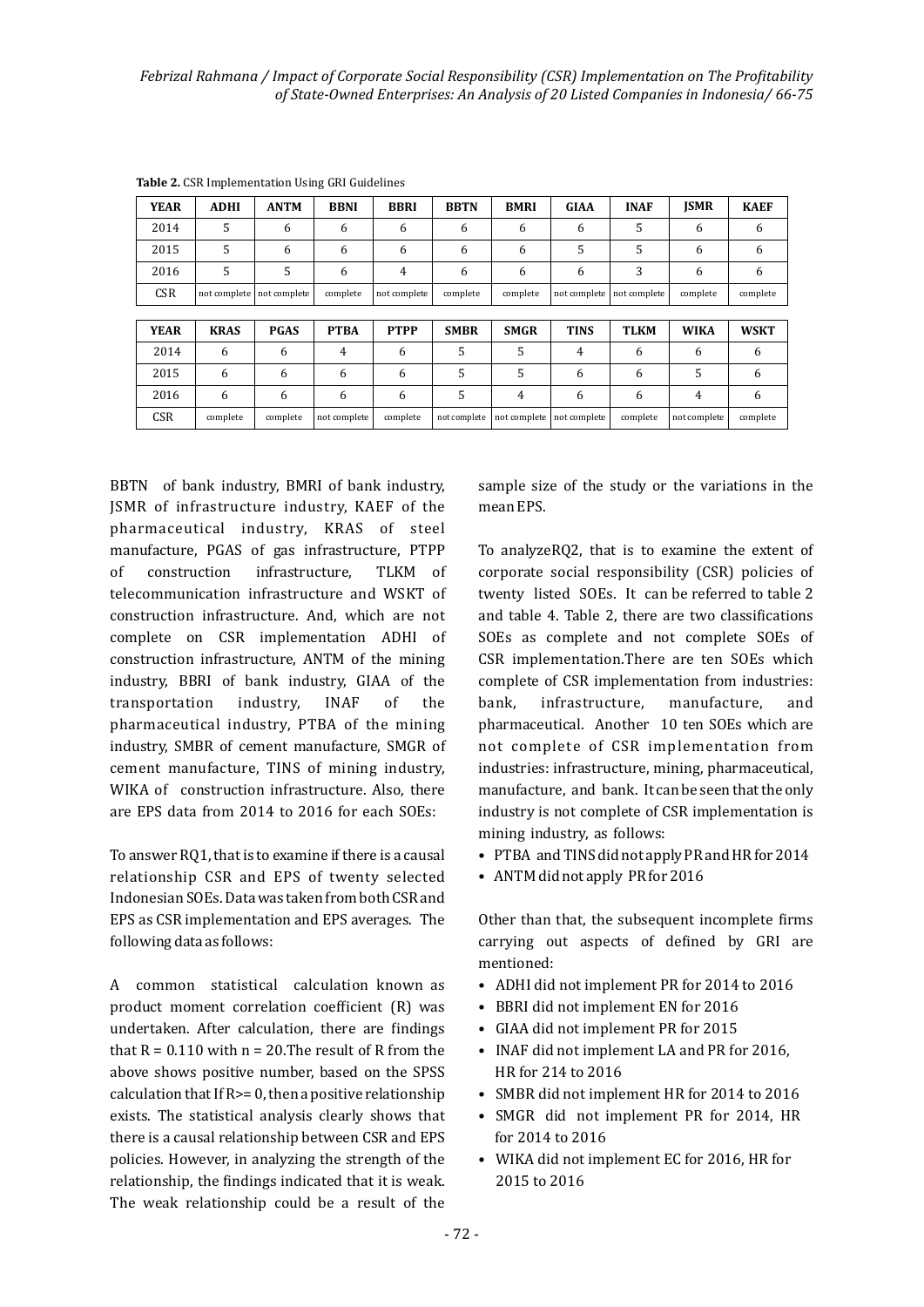| N <sub>0</sub> | Company         | <b>EPS</b> |           |           |  |  |
|----------------|-----------------|------------|-----------|-----------|--|--|
|                | <b>IDX</b> Code | 2014       | 2015      | 2016      |  |  |
| 1              | <b>ADHI</b>     | 182.70     | 202.80    | 88.00     |  |  |
| $\overline{c}$ | <b>ANTM</b>     | $-77.95$   | $-59.96$  | 2.70      |  |  |
| 3              | <b>BBNI</b>     | 578.00     | 487.00    | 610.00    |  |  |
| $\overline{4}$ | <b>BBRI</b>     | 981.59     | 1030.43   | 1071.51   |  |  |
| 5              | <b>BBTN</b>     | 108.00     | 175.00    | 247.00    |  |  |
| 6              | <b>BMRI</b>     | 851.66     | 871.50    | 591.71    |  |  |
| 7              | GIAA            | $-184.05$  | 40.83     | 4.17      |  |  |
| 8              | <b>INAF</b>     | 0.38       | 2.12      | $-5.60$   |  |  |
| 9              | <b>ISMR</b>     | 209.00     | 216.00    | 277.00    |  |  |
| 10             | <b>KAEF</b>     | 46.08      | 47.07     | 48.15     |  |  |
| 11             | <b>KRAS</b>     | $-118.14$  | $-260.71$ | $-134.36$ |  |  |
| 12             | PGAS            | 373.08     | 275.88    | 134.36    |  |  |
| 13             | <b>PTBA</b>     | 856.00     | 941.00    | 952.00    |  |  |
| 14             | PTPP            | 110.00     | 153.00    | 210.00    |  |  |
| 15             | <b>SMBR</b>     | 34.00      | 36.00     | 26.00     |  |  |
| 16             | SMGR            | 937.00     | 762.00    | 762.00    |  |  |
| 17             | <b>TINS</b>     | 90.00      | 14.00     | 34.00     |  |  |
| 18             | <b>TLKM</b>     | 148.10     | 157.80    | 196.20    |  |  |
| 19             | <b>WIKA</b>     | 99.06      | 101.81    | 158.64    |  |  |
| 20             | <b>WSKT</b>     | 51.90      | 90.19     | 147.48    |  |  |

**Table 3.** EPS of 20 Listed SOEs, 2014 to 2016

| No             | Company     | <b>CSR Avg</b> | <b>EPS Avg</b> |  |  |  |  |
|----------------|-------------|----------------|----------------|--|--|--|--|
| 1              | ADHI        | 5,00           | 157,83         |  |  |  |  |
| $\overline{2}$ | <b>ANTM</b> | 5,67           | $-45,07$       |  |  |  |  |
| 3              | <b>BBNI</b> | 6,00           | 558,33         |  |  |  |  |
| $\overline{4}$ | <b>BBRI</b> | 5,67           | 1027,84        |  |  |  |  |
| 5              | <b>BBTN</b> | 6,00           | 176,67         |  |  |  |  |
| 6              | <b>BMRI</b> | 6,00           | 771,62         |  |  |  |  |
| 7              | GIAA        | 5,67           | 22,50          |  |  |  |  |
| 8              | <b>INAF</b> | 4,33           | $-1,03$        |  |  |  |  |
| 9              | <b>ISMR</b> | 6,00           | 234,00         |  |  |  |  |
| 10             | <b>KAEF</b> | 6,00           | 47,10          |  |  |  |  |
| 11             | <b>KRAS</b> | 6,00           | $-171,07$      |  |  |  |  |
| 12             | PGAS        | 6,00           | 261,11         |  |  |  |  |
| 13             | <b>PTBA</b> | 5,33           | 916,33         |  |  |  |  |
| 14             | PTPP        | 6,00           | 157,67         |  |  |  |  |
| 15             | <b>SMBR</b> | 5,00           | 32,00          |  |  |  |  |
| 16             | <b>SMGR</b> | 4,67           | 820,33         |  |  |  |  |
| 17             | <b>TINS</b> | 5,33           | 46,00          |  |  |  |  |
| 18             | <b>TLKM</b> | 6,00           | 167,37         |  |  |  |  |
| 19             | <b>WIKA</b> | 5,00           | 119,84         |  |  |  |  |
| 20             | <b>WSKT</b> | 6,00           | 96,52          |  |  |  |  |

Table 4, CSR and FPS Averages of 20 Listed SOEs

Table 4 shows the averages score of CSR implementation of each company with the minimum score is  $1$  and maximum is  $6$ , it can be mapped as follows:

- Ten SOEsscore is 6
- The lowest score is 4.33 for INAF
- The score of mining industry is 5.33 to 5.67
- The score of bank industry is 5.67 to 6
- Two SOEs score is around 4
- Eight SOEs score is around 5

If those analyses are reflected the theory of CSR and stakeholders on literature review, stated stakeholder delivers mindset to explain why firms involve themselves in socially responsible actions as a strategy to maximize their long-term return on investment - sustainable business success, by adopting the importance of each stakeholder group and putting this concept into strategy of companies.

The answer  $RQ1$  and  $RQ2$  could give confidence that CSR implementation should be included in the business strategy to have profitability growth sustainably, besides the extent of CSR implementations of 20 listed SOEs are good enough since score higher than 3.

#### **RESEARCH LIMITATION**

This research is limited to twenty (20) listed SOEs in Indonesia Stock Exchange . They are : PT. AdhiKaryaTbk, PT. Aneka Tambang Tbk, PT. Bank Negara Indonesia Tbk, PT. Bank Rakyat Indonesia Tbk, PT. Bank Tabungan Negara Tbk, PT. Bank Mandiri Tbk, PT. Garuda Indonesia Tbk, PT. Indo farma Tbk, PT. Jasa Marga Tbk, PT. Kimia FarmaTbk, PT. Krakatau Steel Tbk, PT. Perusahaan Gas Negara Tbk, PT. Bukit Asam Tbk, PT. Pembangunan PerumahanTbk, PT. Semen Batu Raja Tbk, PT. Semen Gresik Tbk, PT. Timah Tbk, PT. Telekomunikasi Indonesia Tbk, PT. Wijaya Karya Tbk, PT. Waskita Karya Tbk.

The data were undertaken are from financial and sustainability or social responsibility reports that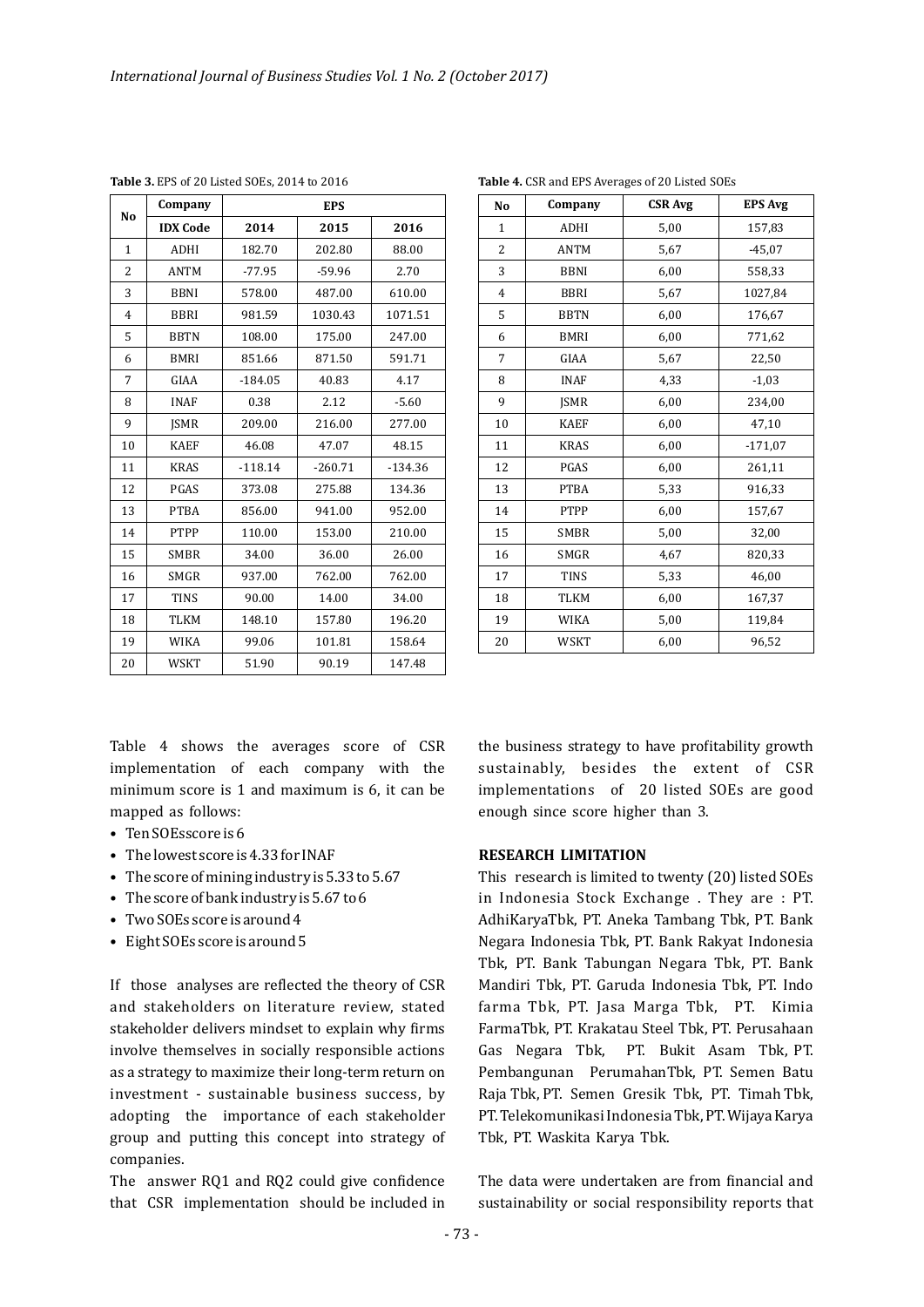followed to the availability in the same time series among reports. The research just focused on CSR implementation from GRI point of view and profitability from EPS data year by year.

#### **CONCLUSION AND RECOMMENDATION**

Since there is a positive relationship between CSR and EPS proves that CSR implementation can contribute profitability of listed SOEs in Indonesia. This research also confirmed Eipstein (2008) that companies who implement CSR will have excellent profitability. That is why Indonesian SOEs should put CSR inside business strategies and implement it following to all aspects regulated in GRI guidelines.

There are ten of twenty SOEs which have fulfilled all aspects of CSR implementation. At least already 50% listed SOEs are discipline to conduct CSR and for sure those are included in business strategies, among others : (1)PT. Bank Negara Indonesia Tbk, (2)PT. Bank Tabungan Negara Tbk, (3)PT. Bank MandiriTbk,(4)PT. JasaMargaTbk, (5)PT. Kimia FarmaTbk, (6) PT. Krakatau Steel Tbk, (7)PT. Perusahaan Gas Negara Tbk, (8)PT. Pembangunan

Peumahan, (9)PT. Telekomunikasi Indonesia Tbk, (10) PT. WaskitaKaryaTbk. Also, this study supports the previous research from Hazlett et.al  $(2007)$ appointed that companies can deliver to sustainable development by conducting CSR as environmental protection and promoting social responsibility, therefore enhancingtheir growth and increase competitiveness.

It is suggested to explore a larger data of company's reports in the future research, therefore, the data can be run over more than five years average.To have the flexibility of CSR data, it is better not only referring to sustainability report but also from some fields facts.

In addition, the next research would supposedly take a chance to dig why human rights, product responsibility aspects till are missing frequently in CSR implementation. This is important for companies and stakeholders in order to overcome the problems on the two aspects.

#### **REFERENCES**

- Aupperle, W.F., Carroll, A.B. Hatfield, J.D. (1985). An empirical examination of the relationship between corporate social responsibility and profitability. *Academy of Management Journal*, 289(2), 446-463.
- Baker, M. (2006). Corporate Social Responsibility, *News and Resources*. Retrieved from www.mallenbaker.net/csr.
- Briggs, W. and Verma, A. (2006), Sharing the wealth: by giving in times of need, corporations can do good in the community - and for the bottom line. *Communication World*, 23(1), 25-28.
- Bushee, B.J. (1997). Fundamentals analysis, future EPS, and Stock price. *Journal of Accounting Research, 35*(1), 1-24.
- Cannon, T. (1992). *Corporate Responsibility, 1st Edition*. London: Pitman Publishing.
- Carroll, A. B. (1991). The pyramid of corporate social responsibility: Toward the moral management of organizational stakeholders. Business horizons, 34(4), 39-48.
- Clutterbuck, D., Dearlove, D., Snow, D. (1992). *Actions Speak louder: A management quide to corporate social responsibility.* London: Kingfisher.
- Crosbie, L., and Knight, K. (1995). *Strategy for sustainable business. Environmental opportunity and strategic choice*. London: McGraw- Hill.
- C.W. Lin, Tom. (2014). *CEOs and Presidents*. United States: Temple University Beasley School of Law.
- Dentchev, N. (2005). Corporate Social Performance: As Business strategy. *Journal of Business Ethics, 55*(4), 395-410.
- Dowling, Grahame. (2001). *Creating Corporate Reputations: Identity, Image, and Performance.* New York: Oxford University Press.